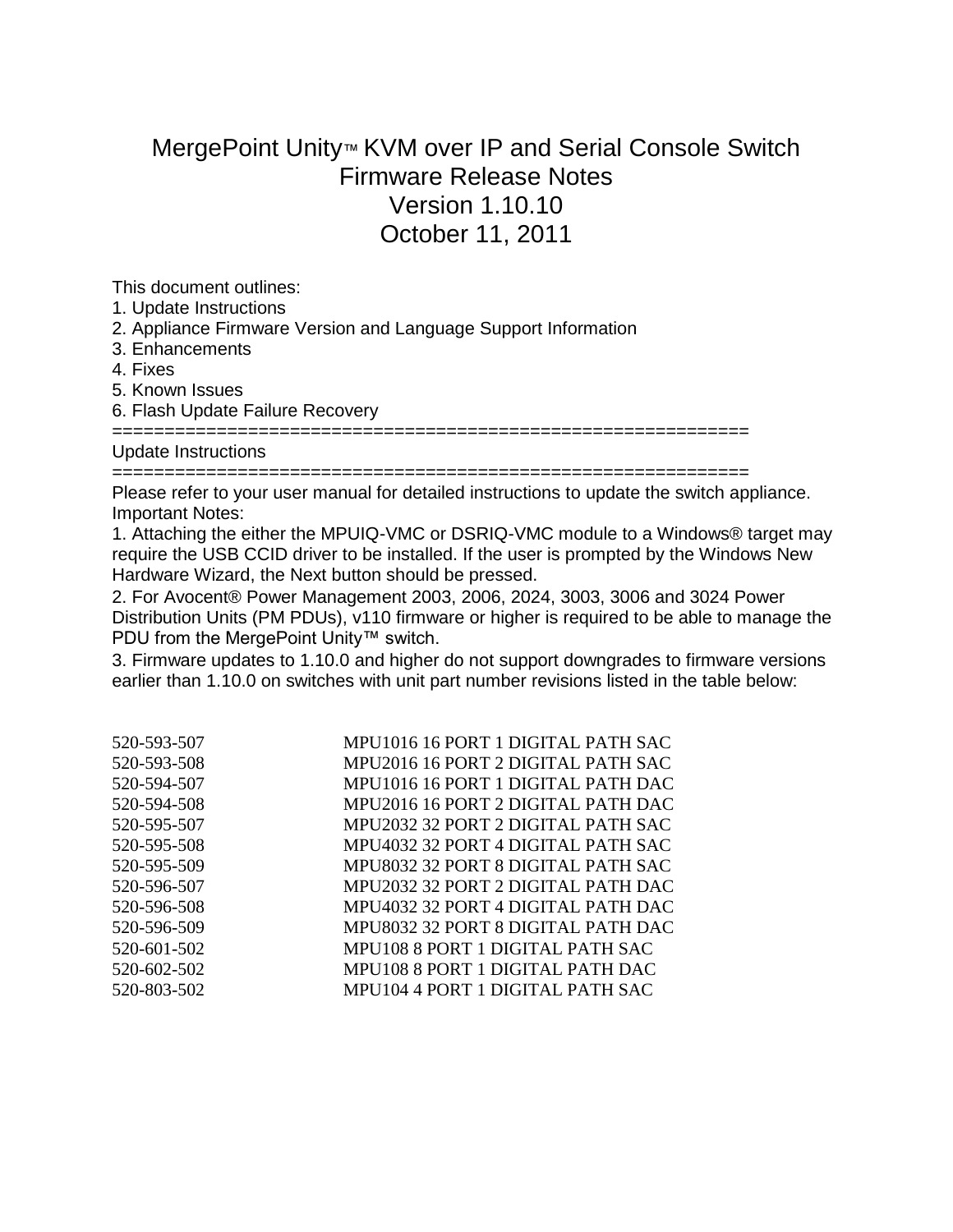The user can obtain the 520 unit number in one of two methods: a. Unit label located on the bottom of the unit

b. Local or Remote User Interface under Unit View -> Appliance -> Properties -> Identify -> Part Number

=============================================================

Appliance Firmware Version and Language Support Information

=============================================================

The following appliances are supported with this update:

| <b>Switch</b> | <b>English</b>   |
|---------------|------------------|
| MPU104E       | FL0620-AVO-      |
| MPU108E       | 1.10.10.18462.fl |
| MPU108EDAC    |                  |
| MPU1016       |                  |
| MPU1016DAC    |                  |
| MPU2016       |                  |
| MPU2016DAC    |                  |
| MPU2032       |                  |
| MPU2032DAC    |                  |
| MPU4032       |                  |
| MPU4032DAC    |                  |
| MPU8032       |                  |
| MPU8032DAC    |                  |

=============================================================

## Enhancements

=============================================================

1. Supports FIPS 140-2 Level 1 cryptographic security requirements

The FIPS mode of operation can be enabled or disabled via the OBWI or local port and is executed after a reboot. When the FIPS module is enabled, a reboot of the appliance requires approximately 2 additional minutes to complete a FIPS mode integrity check. Note: The FIPS mode cannot be changed via the DSView™ 3 management software plug-in. The MergePoint Unity™ switch uses an embedded FIPS 140-2 validated cryptographic module (Certificate #1051) running on a Linux PPC platform per FIPS 140-2 Implementation Guidance section G.5 guidelines.

## ===================================================================== Fixes

===================================================================== The following bugs are fixed in this release:

- 1. 65638361, 65622452, and 65636806 Virtual Media error with Win32 Viewer in encrypted mode.
- 2. 65625200 When restarting a KVM session in full screen mode, the display would appear off-center.
- 3. 65632955 Passive KVM share hangs if lone Active KVM session killed.
- 4. 67711 OBWI Adding 11th user does not properly assign targets.
- 5. 65614471 Cannot start serial session with Avct Session Viewer.